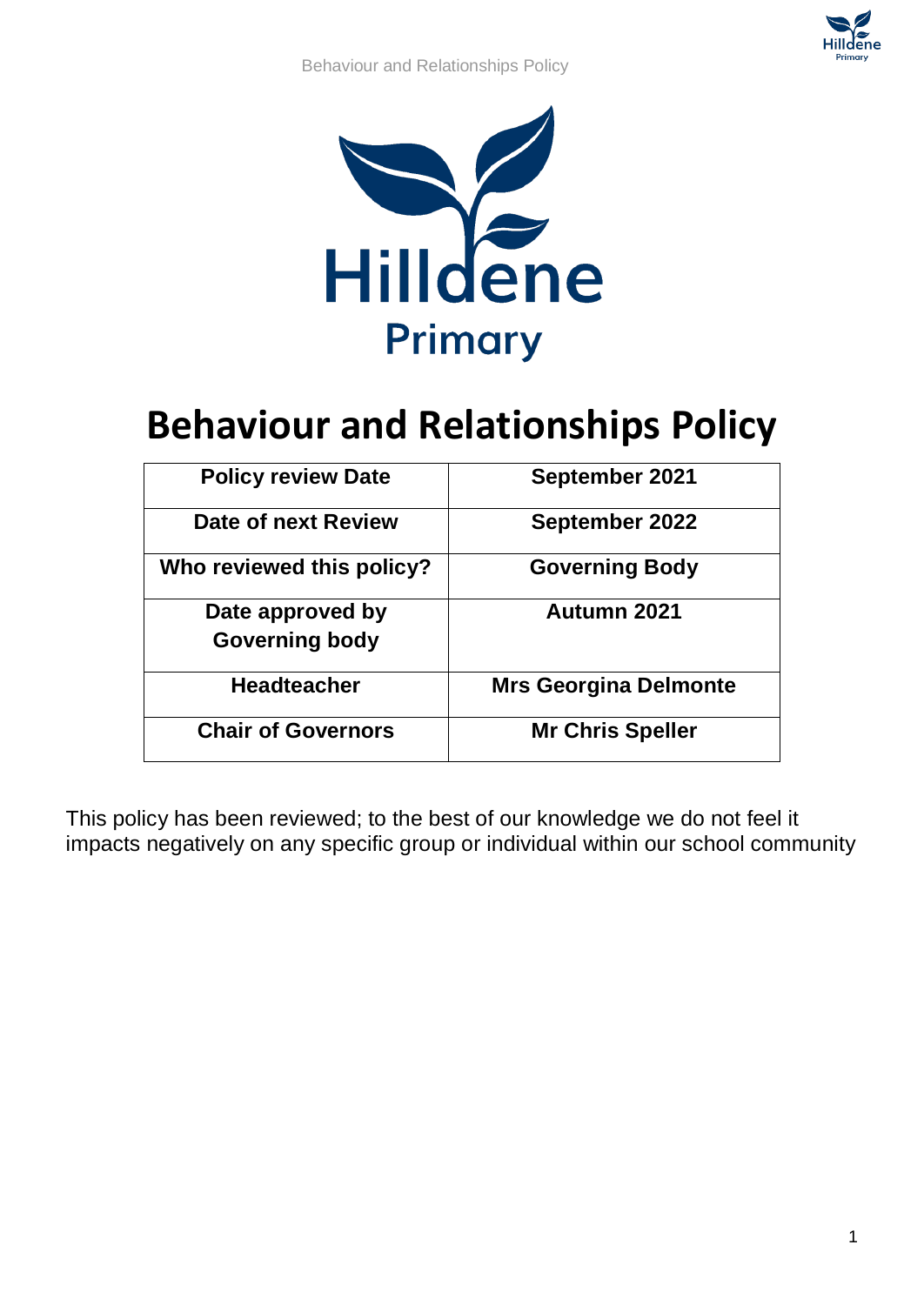



# **Contents**

| A Whole School Approach -                                           | Page 3  |
|---------------------------------------------------------------------|---------|
| Aims -                                                              | Page 3  |
| An Assertive Discipline Approach -                                  | Page 3  |
| School Rules -                                                      | Page 3  |
| Rewards -                                                           | Page 3  |
| Golden Book -                                                       | Page 4  |
| Maths/Literacy Challenge -                                          | Page 4  |
| <b>Subject Certificates -</b>                                       | Page 4  |
| Phone Calls Home -                                                  | Page 4  |
| Stay on Green/Sunshine -                                            | Page 4  |
| The Restorative Approach -                                          | Page 5  |
| Stay on Green/Sunshine Behaviour System -                           | Page 7  |
| Behaviour System for the Playground -                               | Page 7  |
| <b>Parental Contact -</b>                                           | Page 8  |
| Monitoring Behaviour In School -                                    | Page 8  |
| Whole School Practice for Teaching and Maintaining Good Behaviour - | Page 8  |
| Class Dojo -                                                        | Page 9  |
| Searches and Confiscation -                                         | Page 9  |
| Meeting the Needs of Pupils with Additional and Special Needs -     | Page 10 |
| The Role Of Others -                                                | Page 11 |
| 'Stay on Green/ Sunshine' - Consistency of Language -               | Page 12 |
| Physical Intervention Policy -                                      | Page 13 |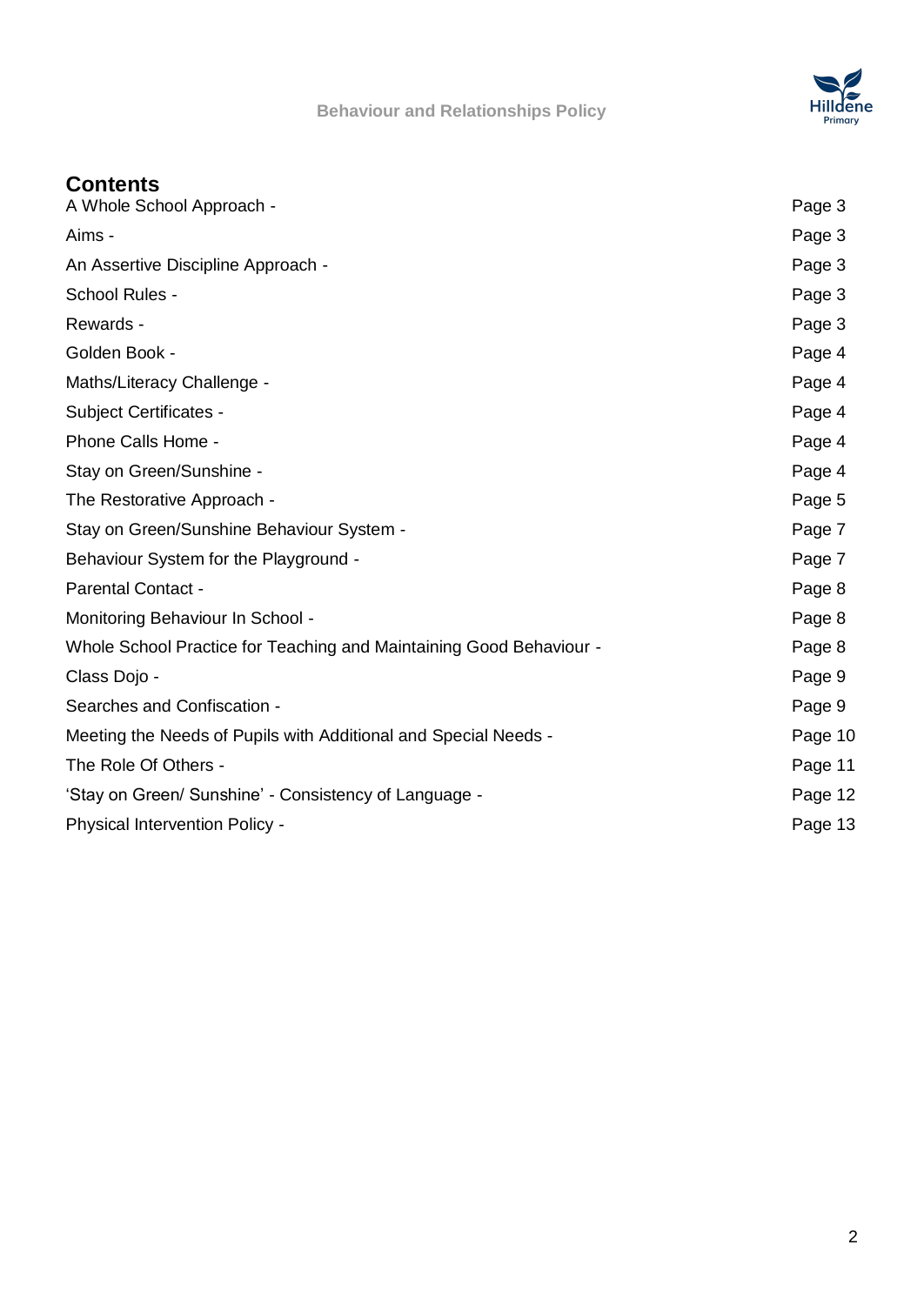

# **A Whole School Approach**

At Hilldene Primary School we believe that good behaviour in all aspects of school life and a clear and consistent approach to the management of pupil behaviour is essential to enable effective teaching and learning to take place.

We seek to create a caring learning environment, focusing on providing encouragement and rewarding good behaviour in order to develop a climate of consideration and respect for others rather than merely deterring poor or anti-social behaviour in the short term.

The promotion of good behaviour is the collective responsibility of the whole staff, working in partnership with pupils and parents, led by the senior leadership team, with the full support of the Governing Body. Every adult who works in school is expected to reinforce high standards of behaviour. If a member of staff feels that it is not appropriate for them to discipline a child they are advised to report any unacceptable behaviour, in a calm and accurate manner, promptly to a senior member of staff so that action can be taken.

This policy can be viewed on the school website.

# **Aims**

- To ensure all members of the school community can learn and play together in a safe, happy and secure environment.
- To teach the values and attitudes as well as knowledge and skills needed to ensure that children behave appropriately, develop self-discipline and become positive, responsible and independent members of the community and online community.
- To reward good behaviour and resulting good work by providing encouragement and motivation to all pupils.
- To treat all pupils fairly and apply rules in a consistent way providing the necessary support for pupils who are learning English or have special needs.
- To provide parents with regular updates about their child's behaviour and to provide where necessary the support needed to ensure behaviour improves.

# **The Assertive Discipline Approach**

Our rules are positive in nature and few in number. These rules, rewards and sanctions are regularly discussed with pupils and are clearly outlined in the Home-School Agreement which parents and pupils are asked to sign each year. They are also clearly displayed in all teaching areas, at child eye level, and referred to on a regular basis.

Pupil's are strongly encouraged to report any incidents of poor behaviour or bullying that takes place either at school, in the community or online, immediately to a member of staff.

# **School Rules**

- 1. We listen and follow instructions.
- 2. We keep our hands, feet and objects to ourselves.
	- 3. We speak politely with respect (we don't answer back, tease, swear or call anybody names).
		- 4. We take care of our own and other people's property.

It is very important that these rules are reinforced by all members of staff fairly to all pupils of all ages.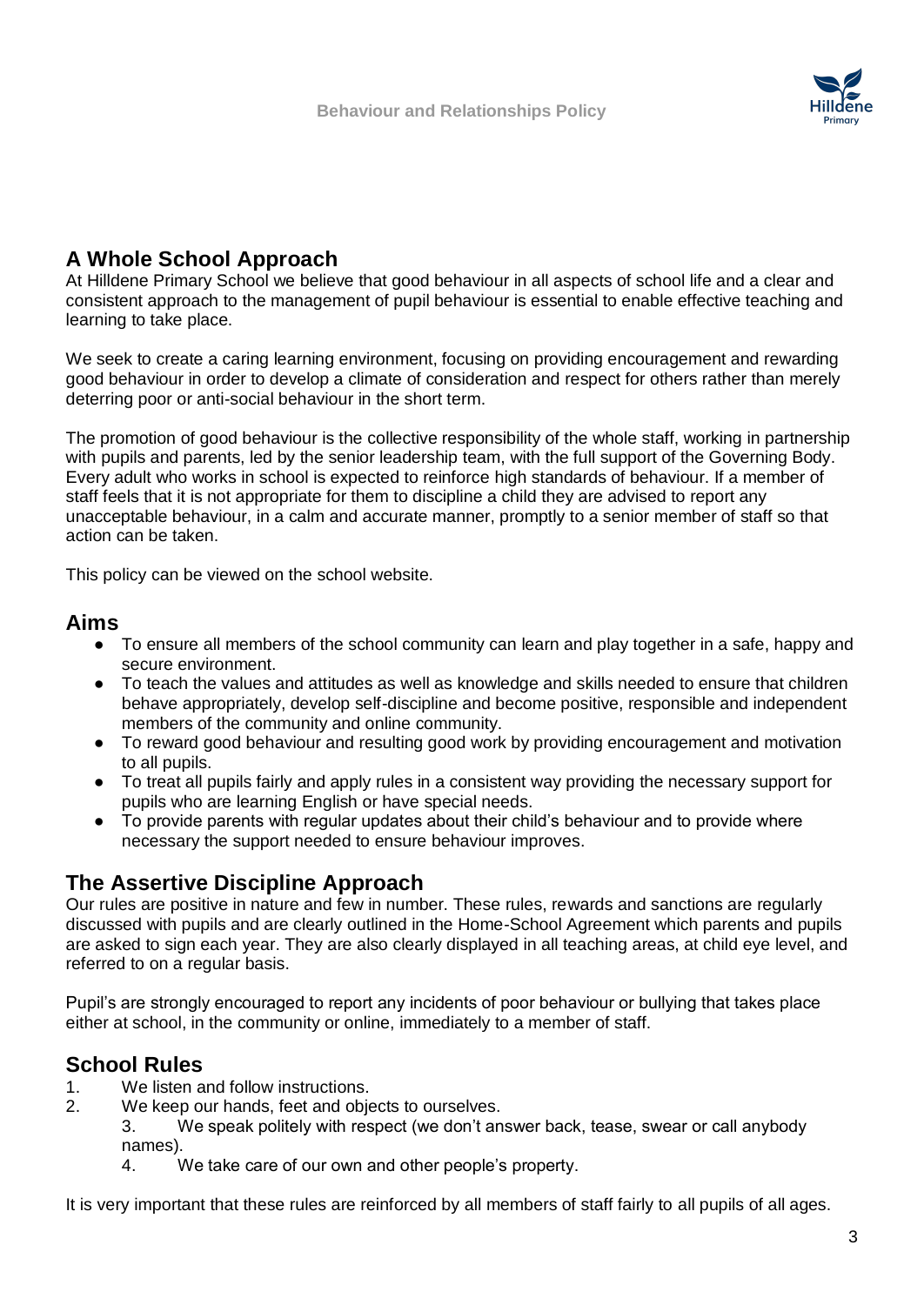

# **Rewards Class Dojo Points**

Individual Class Dojo points are awarded individually on Class Dojo. Class Dojo points can be used for behaviour in the classroom, work rewards and acts of citizenship, following the school rules and for displaying 'Silver and Gold' and 'Star and Moon' behaviour. At the end of every day anyone on the silver zone/moon or gold zone/star are awarded 1 or 2 house points (see 'Stay on Green/Sunshine' below for further clarification).

At the end of the week, the Class Dojo points are collected from each class and a grand total for each house is calculated. These are announced during the celebration assembly and a star is awarded to the winning house so that a visual representation of the winning house is visible for all pupils.

At the end of every term the pupils from the winning house are presented with the House Cup and receive an extra 15 minutes break in the afternoon supervised by the school leadership team.

## **Golden Book**

At the end of the week two pupils per class are chosen by the class teacher and are entered into the Golden Book. These pupils have gone above and beyond in regards to their behaviour or achievements in class that week. In celebration assembly certificates are given to Reception and KS1 and letters are sent home to KS2 winners.

## **Maths/Literacy Challenge**

The literacy and maths team regularly set a challenge which they display in the corridors for both KS1 and KS2. A member of the literacy and maths team will select a winner who has given the correct answer. They are awarded a certificate in celebration assembly.

# **Certificates for subjects**

Pupils are chosen by their teachers and their achievements are celebrated in assembly on a Friday. Photographs of these achievements are displayed on year group 'celebration' corridor boards.

The following certificates are awarded each week:

- Writer of the Week
- Reader of the Week
- Mathematician of the Week

Certificates are also awarded for other curriculum areas to pupils who have been recognised by their teachers. These certificates could be:

- Artist of the Week
- Linguist of the Week
- Musician of the Week
- Sports person of the Week
- Historian of the Week
- Geographer of the Week
- Computist of the Week
- D&T person of the Week
- PSHE person of the Week
- RE person of the Week

## **Phone Calls Home**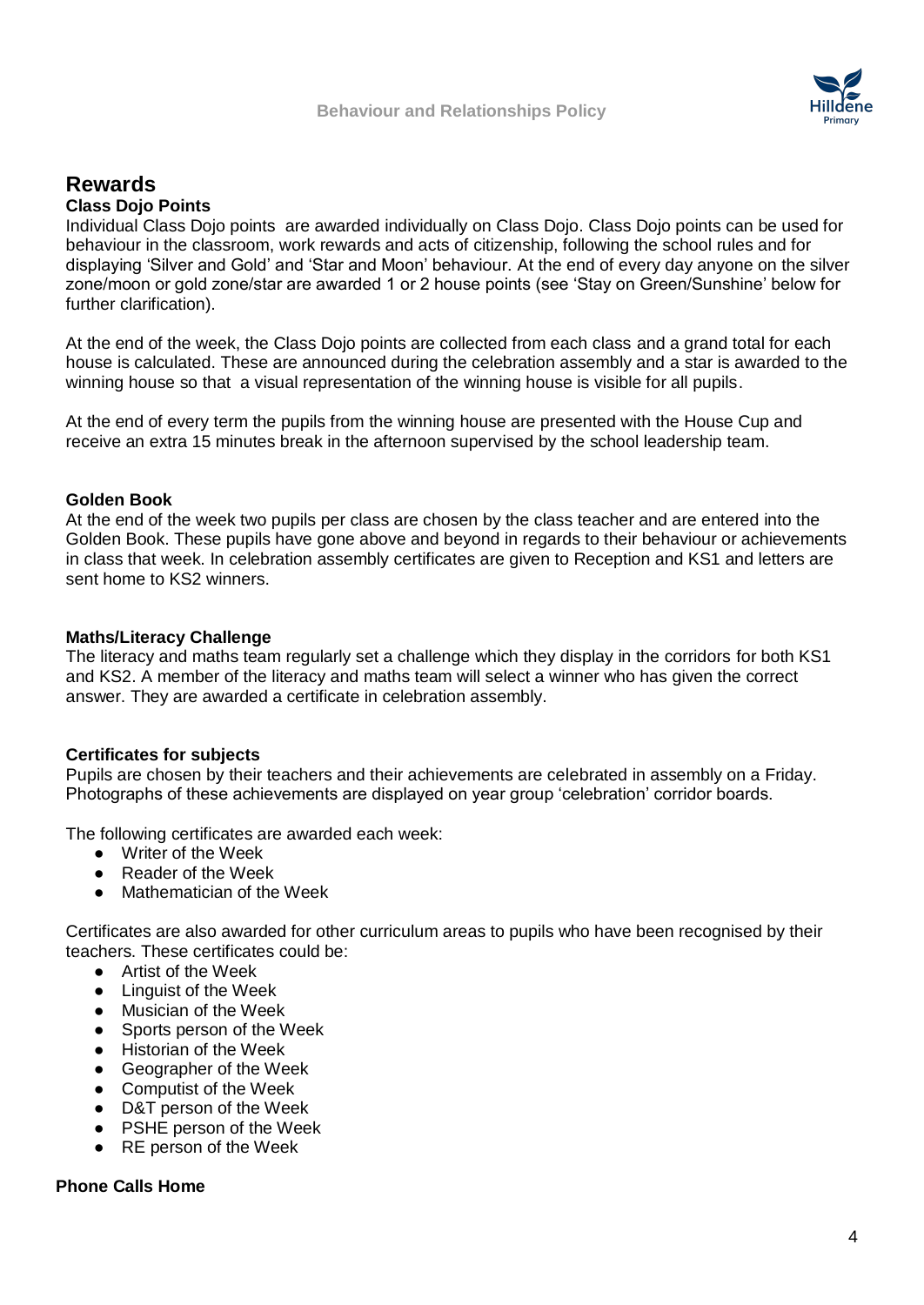

Phone calls are made to parents by members of staff if pupils demonstrate improved behaviour choices or for incidents of outstanding behaviour.

## **'Stay on Green/Sunshine' (EYFS and KS1 use the 'Stay on Sunshine' system and KS2 'Stay on Green')**

At the start of every day all pupils start on green/sunshine and can move from the different zones throughout the day depending upon their behaviour relating to the four school rules.

Throughout the day if pupils fail to follow the rules they are; first reminded of the correct behaviour, second moved to the yellow zone/ grey cloud and then moved to the red zone/ thunder cloud if it continues. If a pupil reaches the yellow zone/grey cloud, they should always be given the opportunity to reflect and rectify the incorrect behaviour in order to return to the green zone/sunshine. The consequences of a pupil reaching the red zone/ thunder cloud pupils will then have a restorative conversation with a Learning Mentor/member of SLT or YGL.

There are certain behaviours that are straight red zone/ thunder cloud behaviours in the classroom. Once the pupil reaches this zone then they accept their sanction and return to the green zone/sunshine. (See table below for clarification).

At the end of every day the names on silver zone/ moon or gold zone/star are awarded Class Dojo points. The pupils are given a certificate that day which they can take home to parents or showcase during celebration assembly.

If pupils get to the red zone/ thunder cloud more than twice in one day then they will be referred to the senior leadership team. In addition to this if a pupil gets more than five reds/ thunder clouds in a week then they will be referred to the senior leadership team.

Whole classes will not receive consequences as a collective group. Research seems to show that while it can have a temporary effect in reducing noise or minor misbehaviour, if used frequently its longer term effects are overall very negative, breaking any positive relationship between the teacher and class. It is perceived by those not misbehaving as very unfair, and does not address the underlying reasons causing the situation. There is no evidence that peer pressure operates on any individual or group to improve their behaviour as a result of whole class consequence.

# **The Restorative Approach**

As a school we are being trained in The Restorative Approach and will be adopting the strategies involved once all members of staff have been trained. We are currently using The Restorative Approach when incidents occur and individual and group discussions need to take place to support pupils in moving forward and reflecting on their actions.

At Hilldene, everyone involved in an incident is taken through the 5 stages of the Restorative Approach and is therefore supported in coming to understand the harm that has been caused to all parties.

The 5 stages are:

- 1. **What happened?** Draw out each person's story one at a time.
- 2. **What do you think and feel about that?** Establish what each person was thinking at the time, before and since.
- 3. **Who has been affected and how?** Find out who has been harmed/affected and how.
- 4. **What are the needs of those involved**? Establish what those affected need to feel better, move on, repair harm and rebuild relationships.
- 5. **What agreement can we reach about the future**? How do those people agree and negotiate meeting the needs identified above and what support might they need to do this? Staff support pupils in this process, but try to ensure the pupils form their own agreement when possible.

This approach encourages those involved to identify ways in which a relationship can be repaired or how they can move forward. By giving pupils this responsibility, we are supporting them in developing their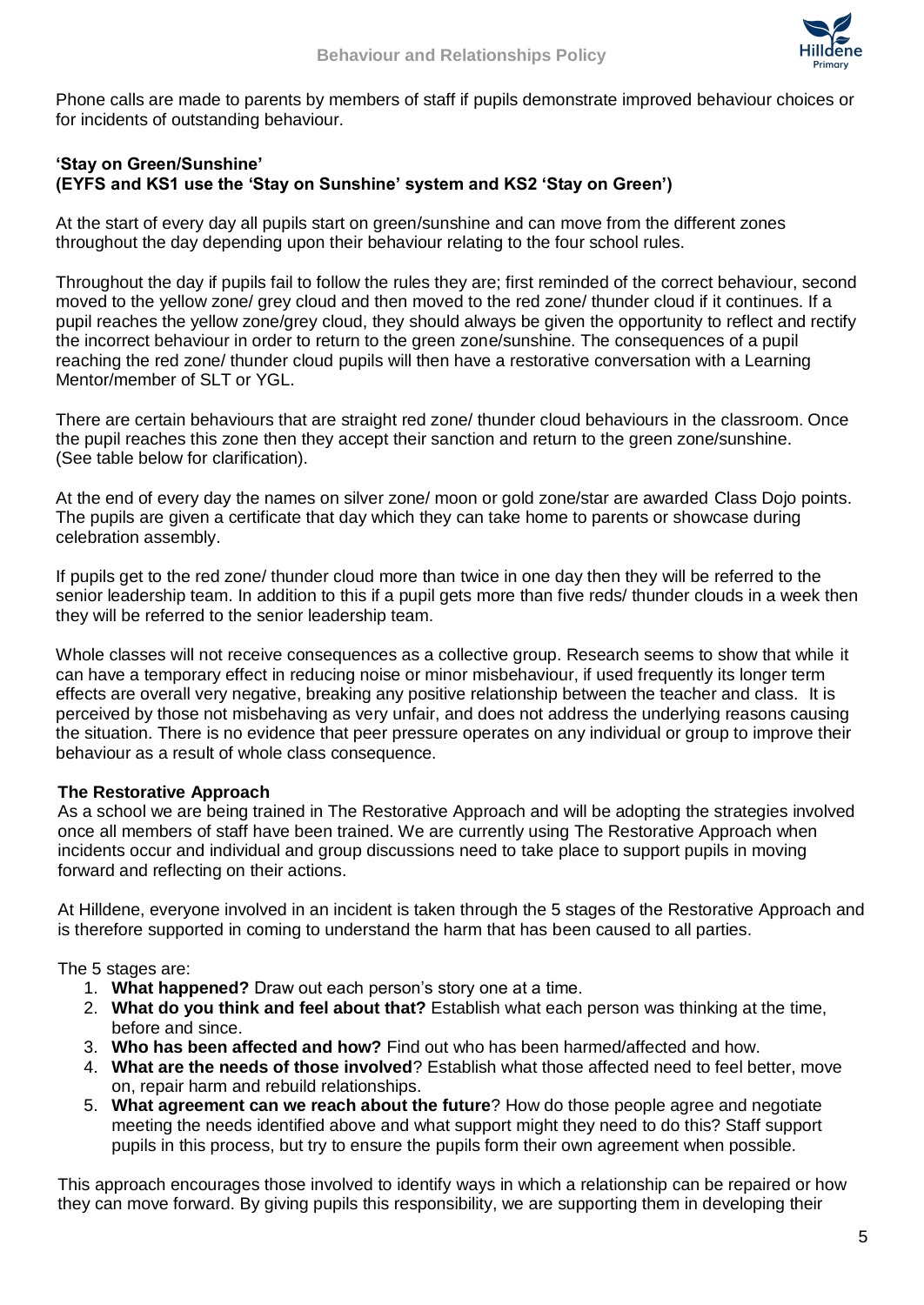own strategies for avoiding and resolving conflict. We also believe that if pupils reach their own agreement, as to how to move forward after a conflict, they are more likely to abide by it, than if it is suggested by an adult or imposed upon them. By involving the pupils in the design of the agreement, we give them ownership over it and ensure it is helping them to resolve the situation in their own way.

All staff working within our school use active listening skills when dealing with a conflict. This enables them to draw out more from those involved.

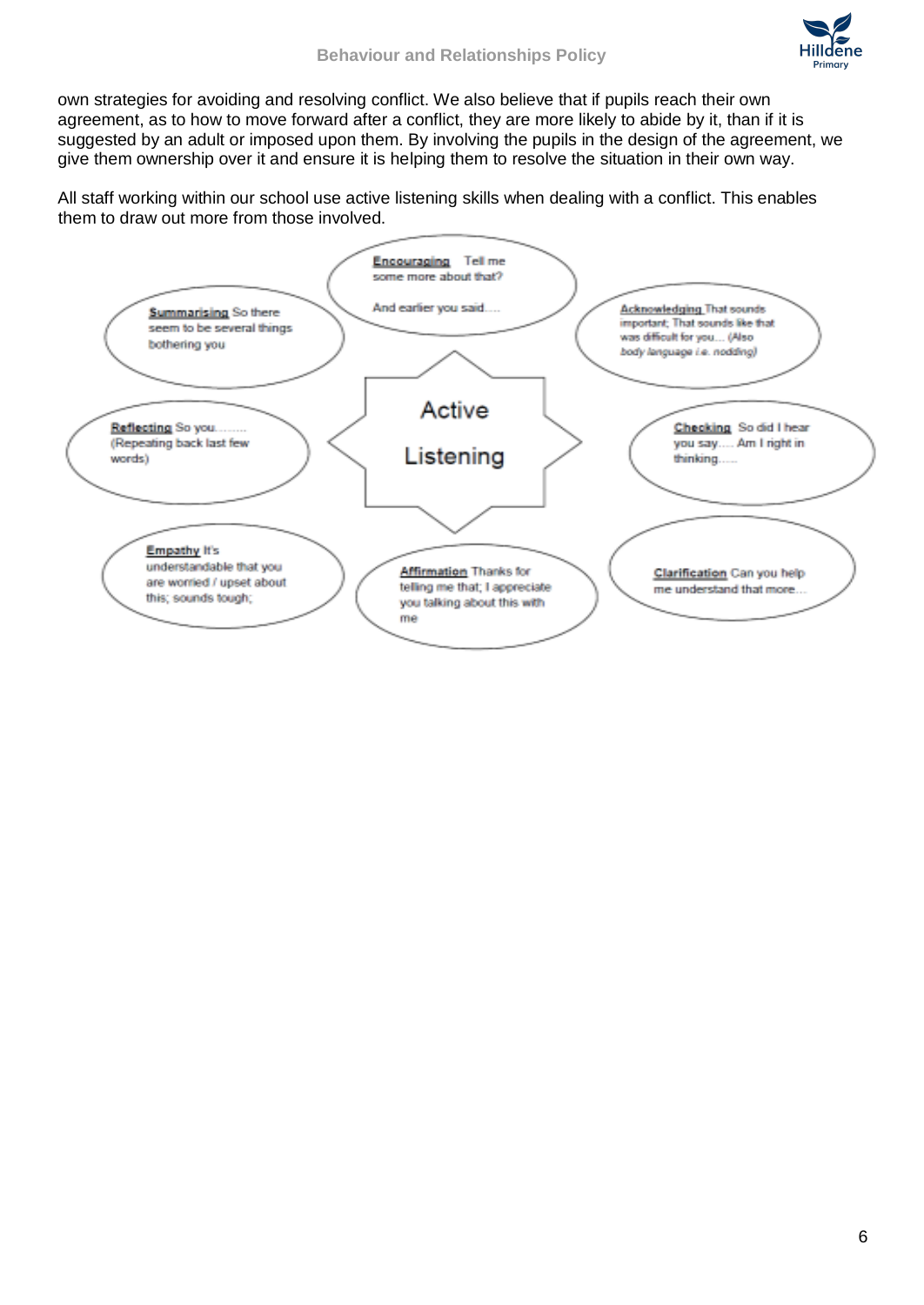

# **Stay on Green/ Sunshine Behaviour System**

| KS <sub>2</sub>          | KS1                      | <b>Action</b>                                                                                                                                       | <b>Rewards/Consequences</b>                                                                                                                                            |
|--------------------------|--------------------------|-----------------------------------------------------------------------------------------------------------------------------------------------------|------------------------------------------------------------------------------------------------------------------------------------------------------------------------|
| Zone<br><b>Gold Zone</b> | Zone<br><b>GOLD STAR</b> | Behaviours include consistently                                                                                                                     | 2 Class Dojo Points and a certificate awarded.                                                                                                                         |
|                          |                          | demonstrating:<br>Confidence<br>Excellent attitude to learning<br>Respectful of others<br>Impeccable conduct<br>Resilience<br><b>Growth Mindset</b> |                                                                                                                                                                        |
| Silver Zone              | SILVER MOON              | Elements of the behaviours as                                                                                                                       | 1 Class Dojo Point and a certificate awarded.                                                                                                                          |
|                          |                          | mentioned above                                                                                                                                     |                                                                                                                                                                        |
| Green                    | <b>SUNSHINE</b>          |                                                                                                                                                     |                                                                                                                                                                        |
| Zone                     |                          |                                                                                                                                                     |                                                                                                                                                                        |
| Reminder                 | Reminder                 | Failure to follow any of the 5 school<br>rules                                                                                                      | Pupils are reminded to make the 'right choice' to stay on<br>green. The school rule being broken is referred to. Staff will<br>use consistent language (see attached). |
| Yellow                   | <b>GREY CLOUD</b>        | Failure to follow any of the 5 school                                                                                                               | The teacher moves the pupil's name to the yellow or red                                                                                                                |
| Zone                     |                          | rules, including the inappropriate use<br>of ICT tools such as online search                                                                        | zone.                                                                                                                                                                  |
|                          |                          | engines.                                                                                                                                            | Reflection time (up to 5 minutes).                                                                                                                                     |
|                          |                          |                                                                                                                                                     | Reflection questions on display to prompt the pupil's thinking:                                                                                                        |
|                          |                          |                                                                                                                                                     | What happened?                                                                                                                                                         |
|                          |                          |                                                                                                                                                     | Which rule did you break?                                                                                                                                              |
|                          |                          |                                                                                                                                                     | How are you going to get back to the<br>sunshine/green?                                                                                                                |
|                          |                          |                                                                                                                                                     | Positive conversation on return to the lesson between the                                                                                                              |
|                          |                          |                                                                                                                                                     | adult and pupil. Staff will use consistent language.                                                                                                                   |
| <b>Red</b>               | <b>THUNDER</b>           | Failure to follow any of the 5 school                                                                                                               | Pupils sent to LM/SLT/YGL with their work to do and reflect                                                                                                            |
|                          | <b>CLOUD</b>             | rules<br>Instant red zone/ thunder cloud                                                                                                            | until the end of the lesson using the reflection questions.                                                                                                            |
|                          |                          | behaviours could include;                                                                                                                           | Restorative Approach discussion is held with the pupils (all                                                                                                           |
|                          |                          | Walking out of class                                                                                                                                | pupils involved in an incident).                                                                                                                                       |
|                          |                          | Fighting with intention to hurt                                                                                                                     |                                                                                                                                                                        |
|                          |                          | Vandalism<br>Racist remarks                                                                                                                         | Once they return to class pupils will return to the green zone/<br>sunshine.                                                                                           |
|                          |                          | Homophobic remarks                                                                                                                                  |                                                                                                                                                                        |
|                          |                          | Swearing (heard by adult)                                                                                                                           | Parent/Carer informed by class teacher at home time if                                                                                                                 |
|                          |                          | Lying                                                                                                                                               | collected or by telephone.                                                                                                                                             |
|                          |                          | Stealing<br>Violence                                                                                                                                | Reoccurring concerning behaviour is logged by the class                                                                                                                |
|                          |                          | Spitting                                                                                                                                            | teacher onto CPOMS and/or discussed with Senior Leaders.                                                                                                               |
|                          |                          | <b>Biting</b>                                                                                                                                       |                                                                                                                                                                        |
|                          |                          | Refusal which results in                                                                                                                            |                                                                                                                                                                        |
|                          |                          | unsafe behaviour<br>Refusal to come in from                                                                                                         |                                                                                                                                                                        |
|                          |                          | break or lunchtime                                                                                                                                  |                                                                                                                                                                        |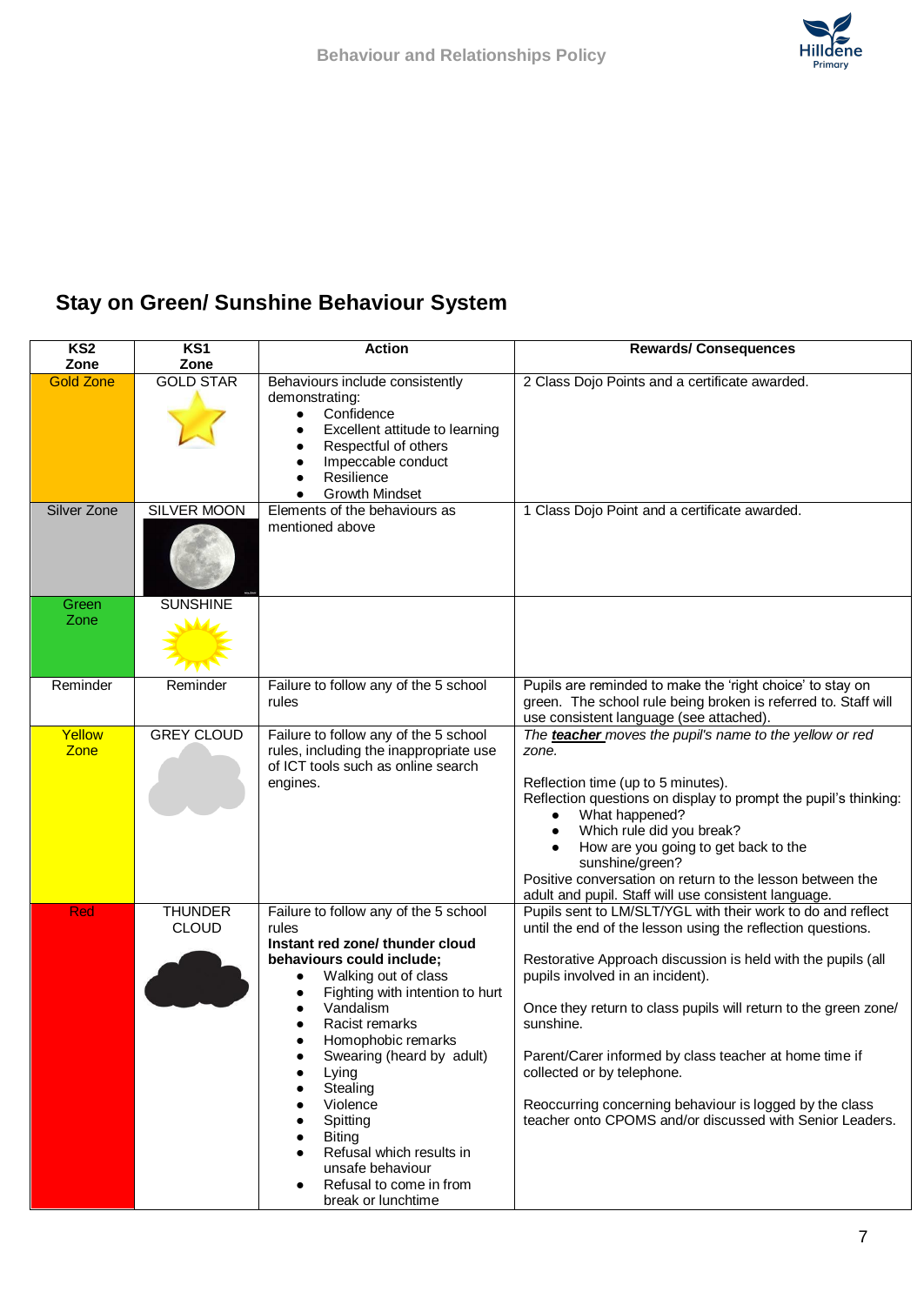

| search engines |
|----------------|
|----------------|

# **Behaviour system for the Playground**

Pupils are encouraged to follow the same behaviour expectations that are set out above for 'in class behaviour'. Where an incident occurs the member of staff on duty should inform the class teacher and if a Restorative Approach discussion needs to take place then a Learning Mentor or a member of SLT should be informed.

When the bell is rung at the end of break or lunchtime pupils are expected to walk to their line and line up in their 'lining up' order and then wait in silence. Staff will be there ready to greet each class and the pupils will then be expected to enter the building in silence.

# **Parental contact**

Parents may be informed at the end of the school day if a pupil gets to the red zone/ thunder cloud. For consistently poor and unacceptable behaviour, the parents of the pupil experiencing difficulties will be invited to a meeting with a member of the school leadership team and the class teacher. The pupil's behaviour choices will be discussed and the parents' assistance sought to work in partnership with the school in order to improve their child's behaviour. A school Learning Mentor or the Home School Support Worker may also be involved at this stage in order to maximise the support provided for the child, and where appropriate the child's family. Following discussion the pupil's behaviour may be closely monitored within school in one of the following ways:

# **Monitoring Behaviour in the school**

# **CPOMs Analysis**

Classroom and school behaviours are logged onto CPOMs as well as internal exclusions. Behaviours are analysed half termly to distinguish patterns of behaviours with pupils.

# **Behaviour Reviews**

Teachers will complete a half termly review of the behaviour of the pupils within their class. Any pupil's behaviour which is identified as causing concern will be discussed with the class teacher. An agreed plan will be implemented in order to make improvements. The behaviour of any pupil who is identified as needing improvement for two consecutive reviews will be discussed by the senior leadership team and other appropriate staff. Parents will be informed and invited to a meeting to discuss the issues.

# **Playground behaviour**

Behaviour is an agenda item for the midday supervisor meeting with Senior Leadership.

# **Learning Walks**

Learning walks with a focus on behaviour for learning will be carried out by members of the school leadership team and behaviour team. In addition, uniform checks and PE uniform checks should be conducted regularly. A list of actions will be formed for the class teacher to address and work on.

# **School Leadership presence**

School Leaders will monitor and enforce behaviour expectations around the school, e.g. end of break and lunchtimes, corridors, assemblies, beginning and end of the school day.

# **Whole School Practice for Teaching and Maintaining Good Behaviour Classroom Management**

In order to ensure consistency and that time is used effectively for learning, each class teacher should establish the following classroom practice:

- a 'carpet space', 'table place' and a 'lining up' place should be allocated for each pupil
- pupils from Year 1 onwards are asked to stand behind their chairs when entering the classroom and wait for the instruction either to sit at their tables or on the carpet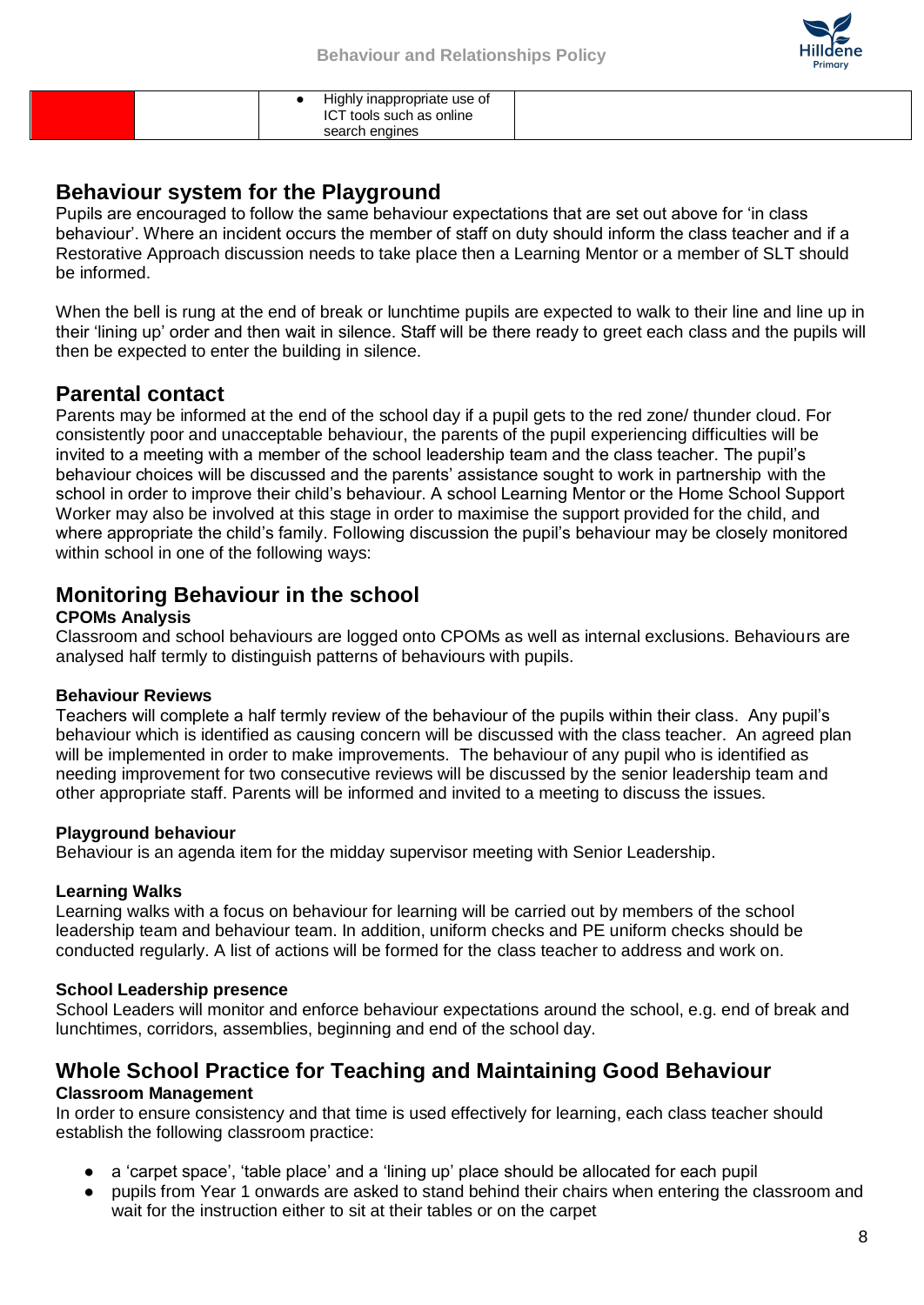

- classroom doors are generally kept open during teaching time
- pupils should not walk about in class, unless this is required in a particular lesson
- noise levels should be kept low so that next door classes are not disturbed and adults do not need to raise their voices
- pupils should be expected to tidy up their table, the resources they have been using and the surrounding floor before leaving the classroom
- pupils should walk silently on the left hand side of the corridor in single file
- pupils should collect their coats and other belongings at the end of the day, one group at a time
- all staff teachers and LSAs, are expected to reinforce all aspects of the Home School Agreement, including those related to footwear and uniform, e.g. tucking shirts into trousers and a ban on hoodies and tracksuit tops in class

Teachers should ensure that low level disruption such as swinging on chairs, fiddling with equipment during teaching time and drinking water from their water bottles in lessons is addressed appropriately to ensure there are no interruptions to the learning taking place in lessons.

# **Class Dojo**

Class Dojo is a digital classroom management tool designed to help our teachers improve pupil behaviour and to communicate effectively with parents day to day and when setting online learning (if necessary). It connects teachers with our pupils and parents to build amazing classroom communities.

# How does is work?

Each pupil has an avatar and teachers award dojo reward points for things such as:

- good standard of homework,
- participating in class,
- staying on task,
- completing good work,
- following our school rules and values.

Teachers can use a tablet or computer to give points throughout the school day. Each pupil's points can be displayed via a smart board, and parents, via their app, can see these. Teachers can communicate with parents via the class page where general class messages can be shared or via the whole school page.

The dojo system runs alongside our behaviour policy. It is a system of positive reward and points can only be awarded (never taken away).

# **Communication with parents via Class Dojo**

Class Dojo includes a messaging service. This will be used to communicate general class messages or whole school messages. Individual messages can be sent to parents/carers; parents are also able to communicate (via the app) to their chosen recipient. This can be their child's Class Teacher, a member of the senior leadership team or the school office.

# **Class Story**

This gives parents a great insight into what their child is doing at school on a daily basis. The Class Story can give a 'Facebook style' timeline to see what activities have been going on in the classroom on a day to day basis. Teachers post updates on their class page - i.e. reminder posts about PE days/homework/class learning and other important class events, such as trips or assemblies. In addition, celebrations of work will be shared either individually to parents or via the class page.

### **School Story**

This gives parents information about what is happening in school on a day to day basis. It may alert parents to events, i.e. parents evening, special events or it may alert parents to an issue they need to be aware of or it may just celebrate something exciting that is happening in school.

### **Monitoring the use of Class Dojo**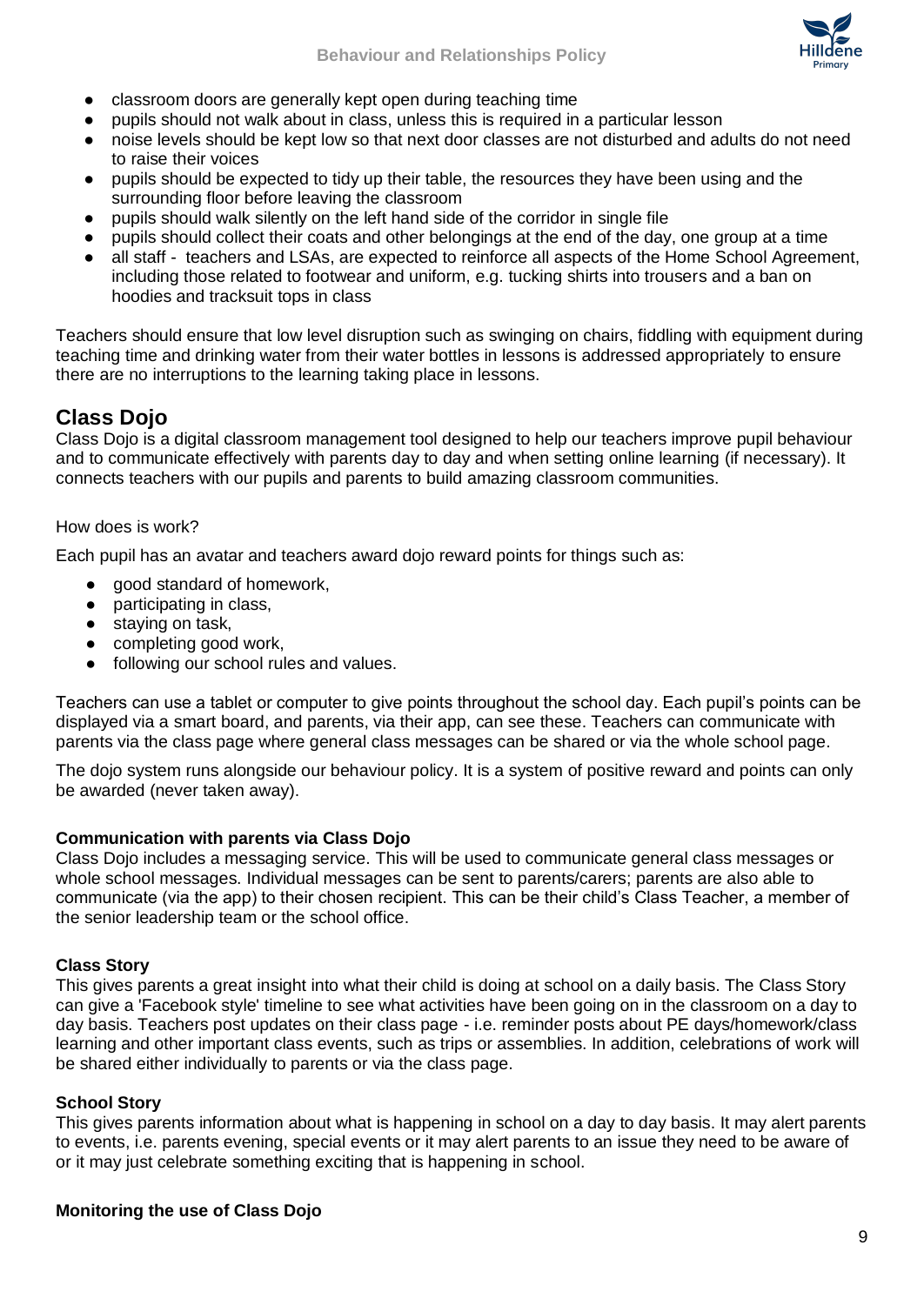

It is the responsibility of all members of staff who use Class Dojo to ensure it is used according to this policy. Monitoring of the policy will be by Mr. Chris White (Dojo administrator) and the Leadership Team.

# **Searches and Confiscation**

If a member of staff suspects that a pupil is in possession of a prohibited or potentially dangerous object the pupil may be searched. This search should be conducted by the Headteacher or another member of the school leadership team. The search should be conducted by a member of staff who is the same gender as the pupil and with another adult (where possible of the same gender). Before any search is undertaken consent will be sought from the pupil. If consent is refused, the pupil will be asked to say why he or she has refused. If the need for a search relates to a suspicion of a "prohibited or potentially dangerous item" this can be conducted without the consent of the pupil. Parents will be advised of the circumstances relating to the need to conduct a search and of the ensuing outcome.

# **Behaviour when Travelling to and Home from School**

All pupils are expected to behave in an appropriate manner in the community whilst travelling to and home from school. If breaches of the behaviour code are reported/discovered then the pupil will be asked to explain the circumstances to a senior member of staff. Parents will be advised and we hope will reinforce the importance of the good behaviour that is expected. A consequence for misbehaving will usually result in the pupil losing play or lunchtimes and may, in agreement with parents, also result in a consequence at home. f it is appropriate the pupil concerned will be asked to make either a verbal or written apology.

# **Use of the Internet including Social Networks**

All pupils are expected to follow our rules for safe and responsible internet use at school, failure to do so will result in a consequence and parents being contacted. We urge parents to supervise their child/ren when using the internet or permissible social networks at home and to report to us any instances of unacceptable behaviour (See the schools 'Online Safety Policy').

# **Meeting the Needs of Pupils with Additional and Special Needs**

We value all pupils and their differences and will do all we can to ensure that this policy does not discriminate, directly or indirectly. In accordance with the Equality Act 2010, pupils who have an additional need of any type receive the support needed, in partnership with their parents, in order to help them follow the rules, develop self-discipline, make progress and enjoy school.

# **The Rainbow Retreat Nurture Provision**

Our nurture provision offers an opportunity for some of our pupils to learn the early nurturing experiences they may struggle with, giving them the skills to do well at school, make friends and deal more confidently and calmly with the trials and tribulations of life, for life. Pupils are identified through completion of a Boxall assessment and subsequently invited to join the group every afternoon for a period of 2 terms before reintegrating back into their mainstream classroom.

Whilst they attend the nurture provision, the pupils remain an active part of their main class group, staff in the Rainbow Retreat assess learning and social and emotional needs and give whatever help is needed to remove the barriers to learning. There is great emphasis on language development and communication. Nothing is taken for granted and everything is explained, supported by role modelling, demonstration and the use of gesture as appropriate. The relationship between the staff, which is always nurturing and supportive, provides a role model that pupils observe and begin to copy. Food is shared at 'snack time' with much opportunity for social learning, helping pupils to attend to the needs of others, with time to listen and be listened to. Parents are encouraged to play an active role in the group.

As the pupils learn academically and socially they develop confidence, become responsive to others, learn self-respect and take pride in behaving well and in achieving.

## **The additional support that is available outside of the nurture provision and the frequency of this support is varied, but may include:**

• a class buddy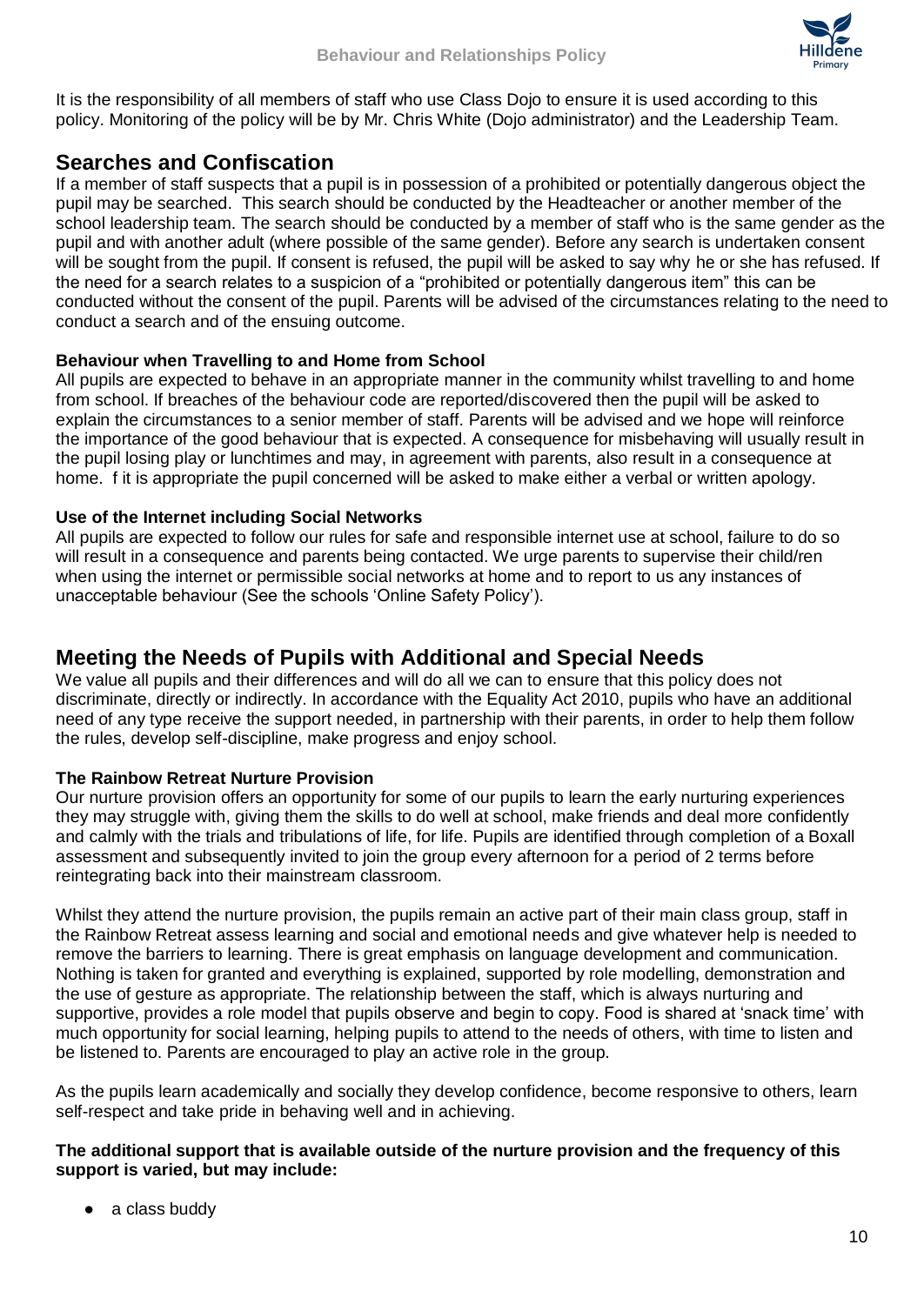

- learning mentor support either in a group or on an individual basis
- individual class support from an additional adult
- the use of a workstation and a visual timetable
- reduced timetable (in accordance with DfE quidance)

#### **Contact with parents**

Daily contact is made with parents either when the pupil is met from school at the end of the day or particularly with older pupils, by telephone at the end of the day. Pupils with special needs are also supported, where needed, by a home school book.

### **'Achievement/Target' Book**

Specific behavioural targets are set and the teacher records the pupil's achievement against these targets session by session. Achievements are rewarded daily or weekly depending on the age of the pupil and negotiated privileges earned. The book or chart is sent home to parents each day. Where parental support is irregular or where a book is not returned as expected parents will be contacted and alternative action taken.

#### **Internal Exclusion**

A period of internal exclusion may be considered necessary in order for a pupil to reflect on his or her behaviour. A pupil who is placed in internal exclusion will be supervised by senior staff and will complete work set in isolation. He or she will not mix with other pupils at any stage during the school day.

#### **The role of outside agencies**

Advice will be sought from outside agencies in circumstances where the strategies outlined above have been used but have not been effective; this may include the involvement of behaviour consultants to observe the pupil and talk to staff. Parents will be invited to take part in discussions and will be kept informed of any strategies that are put in place.

#### **Fixed Term and Permanent Exclusions**

If all of the above steps have been followed and the necessary support has been provided and the pupil's behaviour has not improved, then it will be necessary to consider the remaining stages on the discipline hierarchy:

- 1 Exclusion from school for a fixed term period
- 2 Permanent exclusion.

Major offences, such as a serious assault on another pupil or member of staff, will lead directly to a fixed term exclusion, regardless of the pupil's history. It is the Headteacher's responsibility to decide, following advice from other professionals, the length of the exclusion. For repeated or very serious acts of unacceptable behaviour, the Headteacher may permanently exclude a pupil. The chair of governors will be notified of all exclusions.

Before returning to school a meeting will be held to discuss the pupils' behaviour. The pupil's family and all professionals involved with the pupil will be invited to plan for the pupil's return in order to ensure a successful transition back to Hilldene.

Where a pupil is unable to demonstrate appropriate behaviour and it is not appropriate for them to continue at Hilldene, then the exclusion may become permanent. In such cases, officers from the LA will advise on the next steps to be taken to ensure the pupil's continuing education.

Both fixed and permanent exclusions will be conducted in accordance with the Department for Education's exclusion guidelines 2012.

#### **Physical Intervention**

The ethos of the school is that control of pupils should be based on good personal/professional relationships between staff and pupils. However, circumstances may arise in which staff have to use reasonable force to control or restrain pupils. Members of staff will only use reasonable force to control or restrain pupils when all other alternatives have been tried and the pupil, other pupils or members of staff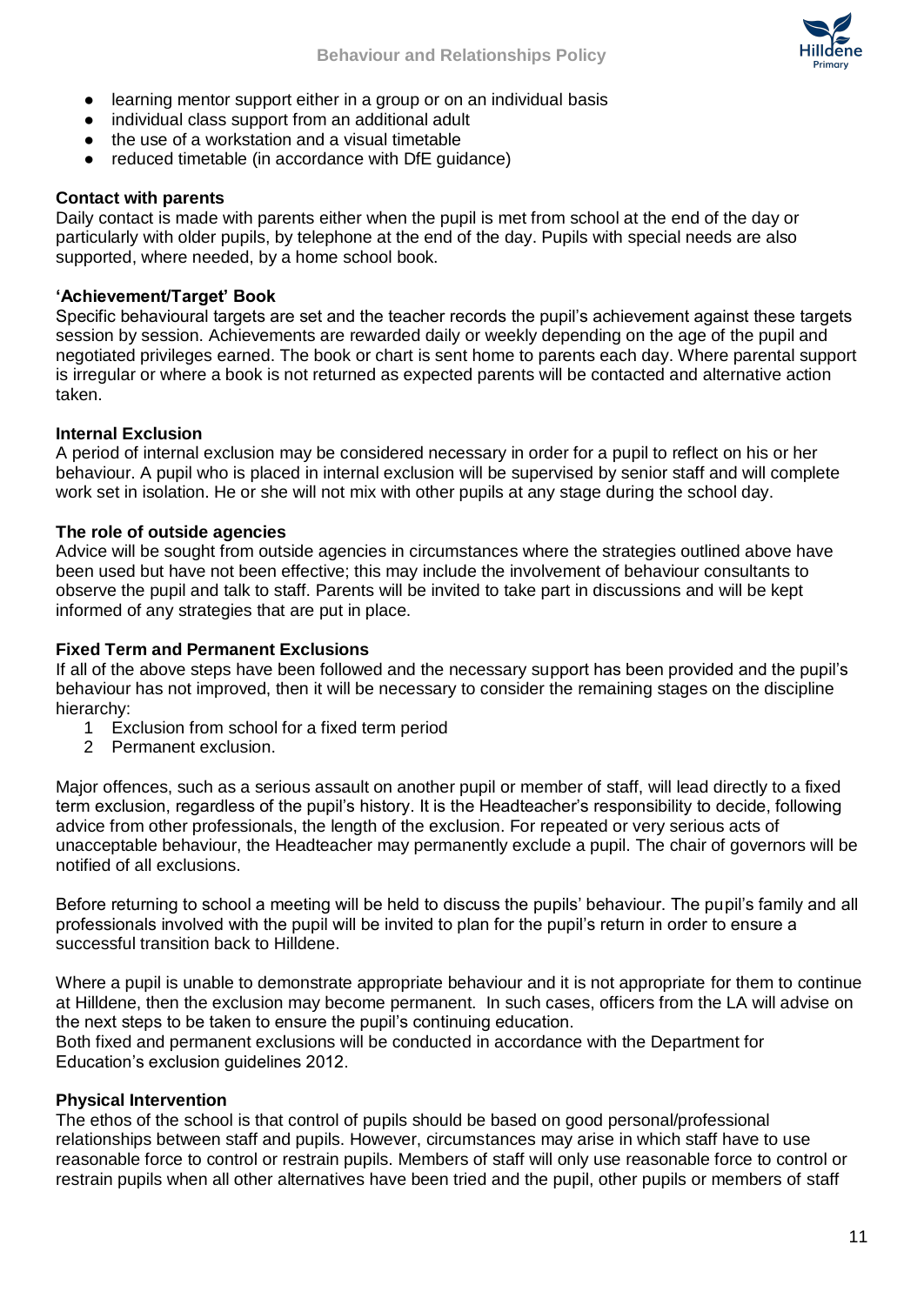

are at risk of danger or harm. Under no circumstances will a member of staff handle a pupil 'roughly' or administer corporal punishment. (Please see Appendix 2 Policy on Physical Intervention).

## **Accusations against school staff after Physical Intervention**

If an accusation is made against a member of school staff the appropriate steps will be taken to investigate the incident in accordance with the procedures outlined in the 2021 DfE document 'Keeping Children Safe in Education' and the schools 'Safeguarding and Child Protection Policy'.

# **The role of the others**

### **Headteacher, Senior Leaders and School Leaders**

It is the responsibility of the Headteacher to implement the school behaviour policy consistently throughout the school, keep records of all reported serious incidents of misbehaviour, and to report to governors on the effectiveness of the policy.

The Headteacher and senior leaders support the staff by implementing the policy, setting the standards of behaviour expected, and by supporting staff by arranging appropriate training in order to ensure effective implementation of the policy.

## **The role of teachers and other support staff in school**

All staff are expected to reinforce this policy and all other related policies and show conformity and consistency in the way they apply rewards and sanctions, liaising with parents where needed. Teachers are expected to discuss the Home School Agreement and school rules with their class on a regular basis.

## **The role of parents**

Parents have a vital role to play in their children's education and in establishing and maintaining high standards of behaviour at school. We aim to work collaboratively with parents to ensure that messages about how to behave at school and at home are consistent. It is extremely important that parents understand and support the school's behaviour policy and help their children understand why respecting this policy is important for the well-being of every pupil and the smooth running of the school.

At the beginning of the school year parents are asked to indicate support for our rules and uniform policy by signing the Home School Agreement. Parents are asked for permission for their child to sign the agreement as well. Regular information regarding each pupil's behaviour at school is provided for parents. If improvement is needed the action to be taken is agreed with parents and regular meetings will be held to discuss the impact of such action.

Parents are strongly encouraged to advise their child's class teacher, the Headteacher or other senior member of staff, if they have any concerns about their child's behaviour, progress or well-being either at home or at school.

Parents **must** report any concerns about the behaviour of another child or parent immediately to a senior member of staff and **should not** approach another child or parent either in the school grounds or outside school in an attempt to discuss the circumstances of an incident that has taken place in school. This includes the use of social networking sites to voice concerns or opinions.

In order to maintain confidentiality parents should not post any messages related to the well-being or discipline of their child or another child on social networks.

# **The role of Governors**

The Governing Body has endorsed this policy and, with the Headteacher, will review its effectiveness. They will with the Headteacher ensure that the policy is administered fairly and consistently and will also ensure that appropriate high quality training on all aspects of behaviour management is provided to support the implementation of the policy.

### **Monitoring and review**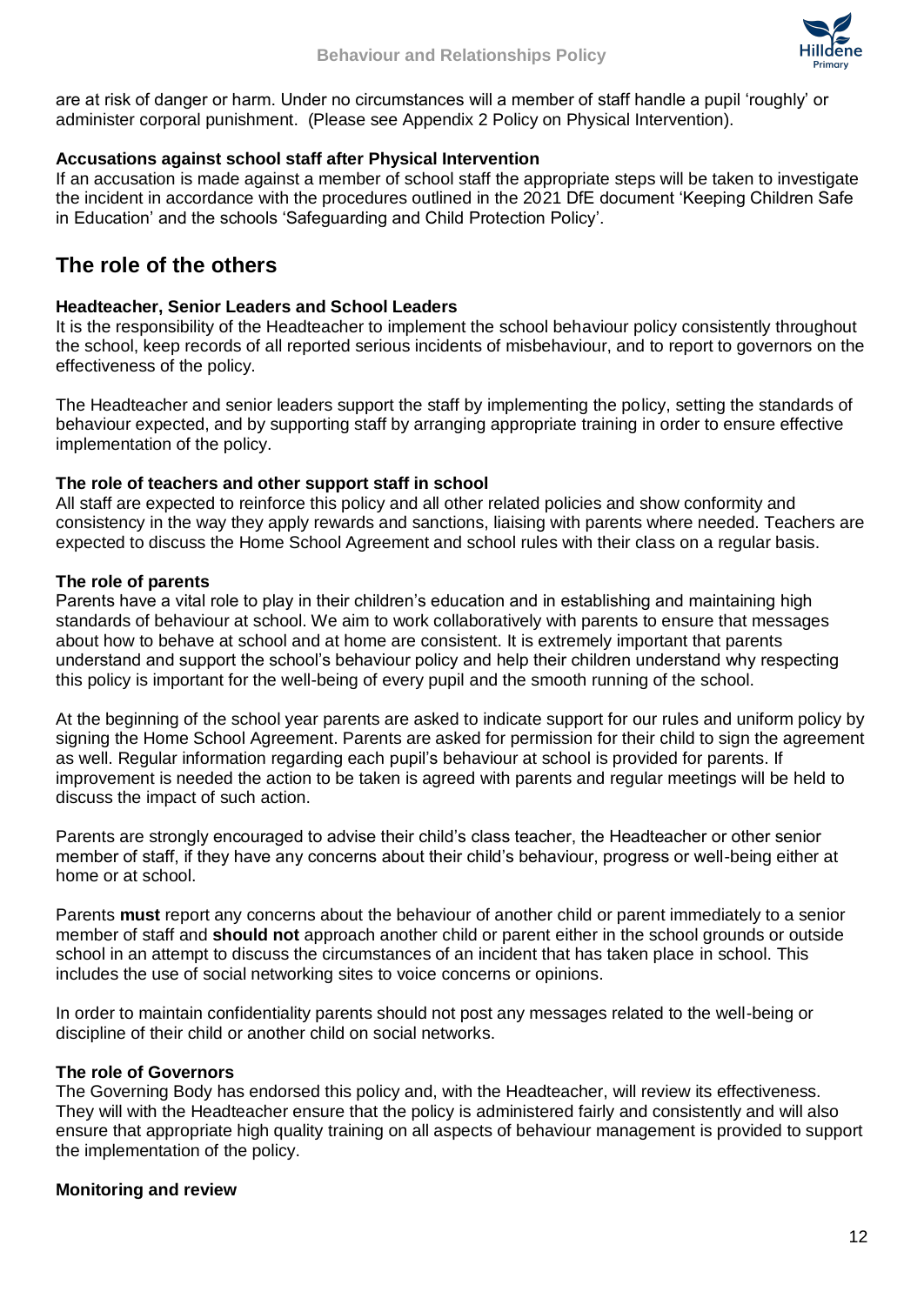

All staff are responsible for monitoring the implementation of good behaviour and discipline around the school and should report to the Headteacher, Deputy Headteacher, Assistant Headteachers or Year Group Leaders any concerns/difficulties they observe or encounter.

A review of this document will be carried out annually and necessary adjustments made after consultation/discussion with pupils' parents, staff and governors.

# **'Stay on Green/ Sunshine' Consistency of Language**

*Please use this language so that we are consistent across the school. The class teacher should be having these positive conversations with the pupils.*

# **Reminder before going onto yellow/ grey cloud:**

"So before going onto yellow/ grey cloud I am giving you a reminder about …"

"I am reminding you that you need to…"

# **After a yellow zone/ grey cloud time out:**

"How are you going to do get back onto the green/ sunshine?"

# **After a red zone/ black cloud and time with the YGL:**

"You got to the red zone/ black cloud because of … and there is a consequence to that. However it's a fresh start now so what do you need to do to stay on green/sunshine?"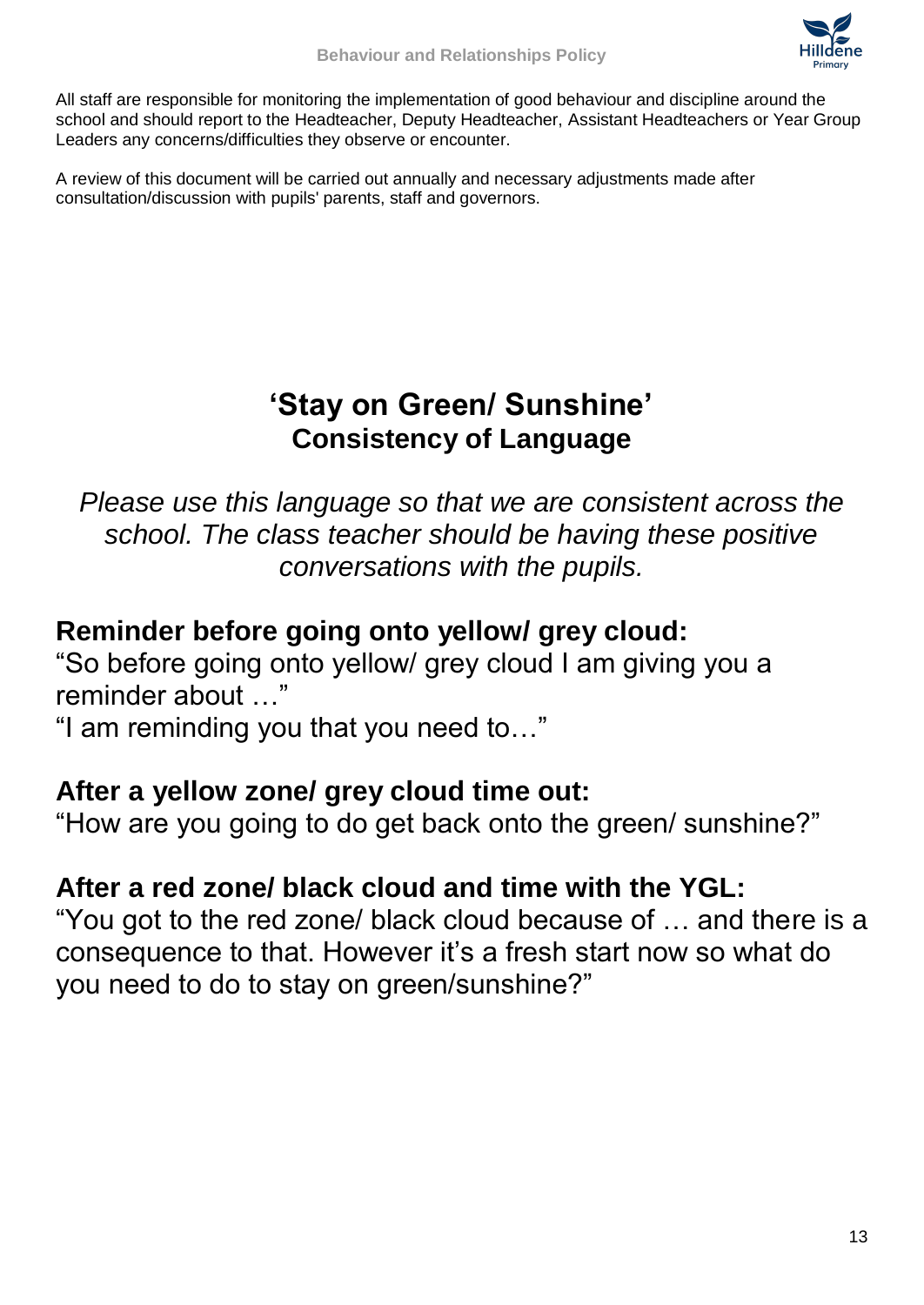



# **Hilldene Primary School**

# **Physical Intervention Policy**

*Updated September 2021*

This policy has been reviewed and to the best of our knowledge we do not feel that it impacts on any group or individual within our school community.